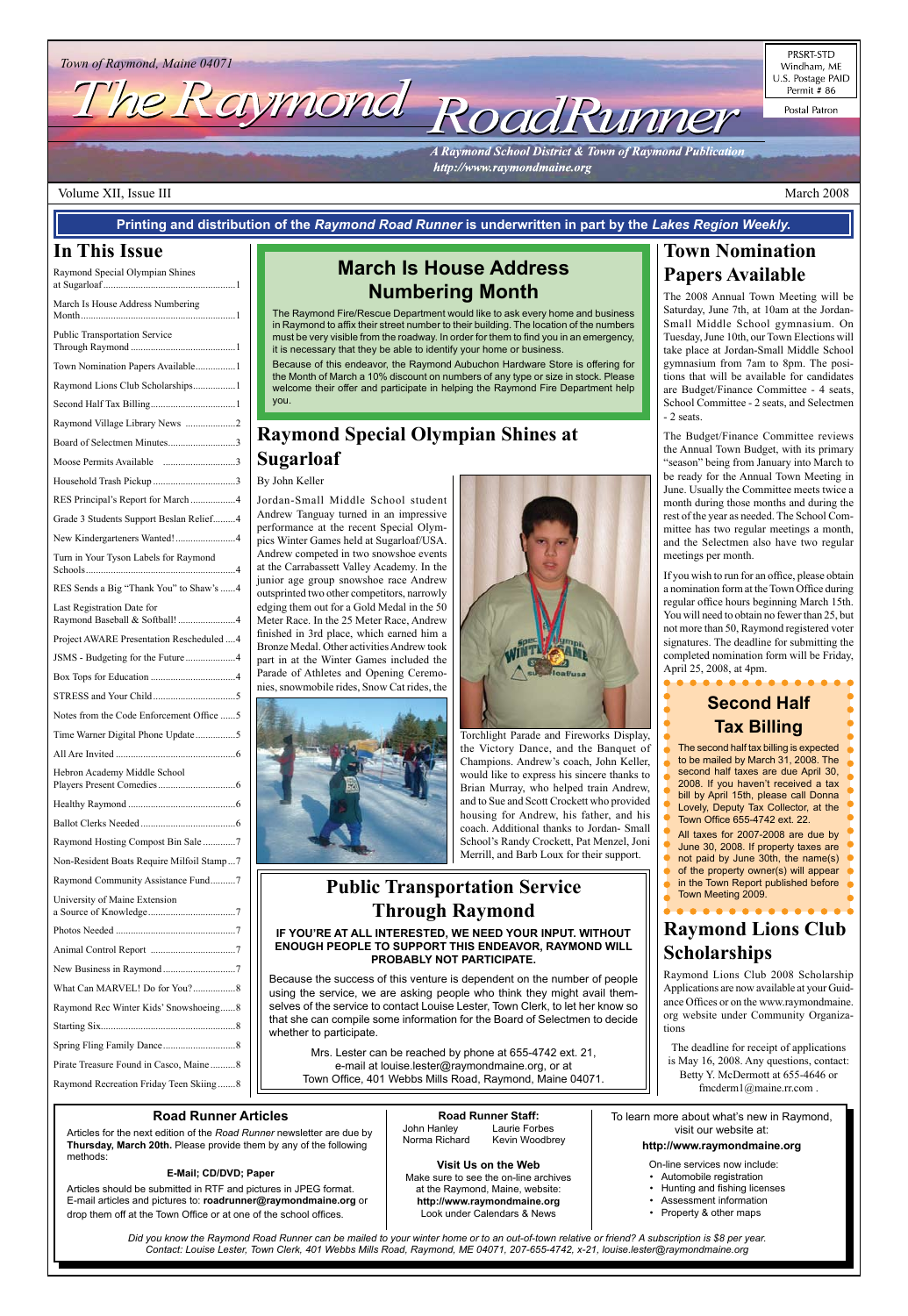| <b>Sunday</b>                                                                                                                                                       | <b>Monday</b>                                                                                                                                                                  | <b>Tuesday</b>                         | Wednesday                                                                                                                                                                                          | <b>Thursday</b>                                                                                                                                                                              | <b>Friday</b>                | <b>Saturday</b>                                |
|---------------------------------------------------------------------------------------------------------------------------------------------------------------------|--------------------------------------------------------------------------------------------------------------------------------------------------------------------------------|----------------------------------------|----------------------------------------------------------------------------------------------------------------------------------------------------------------------------------------------------|----------------------------------------------------------------------------------------------------------------------------------------------------------------------------------------------|------------------------------|------------------------------------------------|
| <b>FB=Fire Barn</b><br>JS=Jordan-Small<br>KC=Kokatosi Campgnd<br>PS=Public Safety Bldg.<br><b>RE=Raymond Elementary</b><br>CL=Casco Library<br>TBD=To Be Determined | <b>SG=Sheri Gagnon</b><br>TG=Town Garage RT85<br><b>TH=Town Hall</b><br><b>VL</b> =Village Library<br>VC=Village Church<br>VT=Village Tennis<br><b>BC=Broadcast Studio</b>     |                                        |                                                                                                                                                                                                    |                                                                                                                                                                                              |                              | 1                                              |
| $\boldsymbol{2}$                                                                                                                                                    | $\mathbf{3}$                                                                                                                                                                   | 4                                      | 5                                                                                                                                                                                                  | $6\phantom{1}$                                                                                                                                                                               | $\overline{7}$               | 8                                              |
|                                                                                                                                                                     | 10:00AM VL<br>Library Babytime<br>11:00AM VL<br>Library Preschool<br>Storytime<br>7:00PM BC<br><b>Budget Committee</b>                                                         | 7:00PM BC<br>Selectmen's Meeting       | 10:00AM VL<br>Library Toddlertime<br>Session I<br>11:00AM VL<br>Library Toddlertime<br>Session II<br>6:30PM BC<br>School Committee<br>7:00 VL<br>Library Board                                     |                                                                                                                                                                                              | 6:30PM RE<br>Dr. Seuss Party |                                                |
| 9                                                                                                                                                                   | 10<br>10:00AM VL<br>Library Babytime<br>11:00AM VL<br>Library Preschool<br>Storytime                                                                                           | 11                                     | 12<br>10:00AM VL<br>Library Toddlertime<br>Session I<br>11:00AM VL<br>Library Toddlertime<br>Session II<br>7:00PM BC<br><b>Planning Board</b><br>7:00PM VL<br>Nonfiction/Classics<br>Reading Group | 13                                                                                                                                                                                           | 14                           | 15<br>1:00 - 3:00PM TH<br><b>RABIES CLINIC</b> |
| 16                                                                                                                                                                  | 17<br><b>Nomination Papers</b><br>Available - TH<br>10:00AM VL<br>Library Babytime<br>11:00AM VL<br>Library Preschool<br>Storytime<br>7:00PM BC<br>Budget/Finance<br>Committee | 18<br>7:00PM BC<br>Selectmen's Meeting | 19<br>10:00AM VL<br>Library Toddlertime<br>Session I<br>11:00AM VL<br>Library Toddlertime<br>Session II<br>6:30PM BC<br>School Committee                                                           | 20<br>7:00PM BC<br>One Raymond Committee<br>7:00PM TH<br>Comprehensive Plan<br>Implementation Committee<br><b>ROADRUNNER</b><br><b>DEADLINE FOR</b><br><b>APRIL ISSUE</b><br><b>ARTICLES</b> | 21                           | 22                                             |
| 23<br><b>EASTER</b><br>LIBRARY CLOSED                                                                                                                               | 24<br>10:00AM VL<br>Library Babytime<br>11:00AM VL<br>Library Preschool<br>Storytime                                                                                           | 25                                     | 26<br>7:00PM VL<br><b>Book Discussion Group</b>                                                                                                                                                    | 27<br>7:00PM BC<br><b>Building Committee</b><br>7:00 PM TH<br>Cemetery Committee                                                                                                             | 28                           | 29                                             |
| 30                                                                                                                                                                  | 31<br>10:00AM VL<br>Library Babytime<br>11:00AM VL<br>Library Preschool<br>Storytime<br>7:00PM BC<br>Budget/Finance<br>Committee<br>7:00PM TBD<br>Appeals Board                |                                        |                                                                                                                                                                                                    |                                                                                                                                                                                              |                              |                                                |

- Friday, March 7 Dr. Seuss Party, 6:30pm at Raymond Elementary School
- Wednesday, March 12 Non-fiction/Classics Book Group, 7pm at the library ■
- Sunday, March 23 Easter, Library closed
- Wednesday, March 26 Reading Group, 7pm at the library ■

### March 2008

#### **Events and Meeting Schedule**

### **Raymond Village Library News**

#### **At a Glance**

#### **Dr. Seuss Party**

The Dr. Seuss Party that is held annually is a not-to-bemissed event!! There will be games, crafts, storytelling, prizes and lots of fun for everyone. There is no age limit and it's planned as a family event. So mark those calendars for Friday, March 7. The fun begins at 6:30pm at the Raymond Elementary School. See you there and remember to HOP ON POP !!

#### **Non-fiction/Classics Book Group**

This book group will meet on Wednesday, March 12, at 7pm at the library. Due to inclement weather, they were unable to meet in February and so will be discussing James Joyce's

*The Dubliners* at the March meeting. This is a series of short stories and is available on request at the library. This discussion group is open to all interested readers. Please join us and share your opinions on this classic.

#### **Easter**

The library will be closed on Sunday, March 23, in celebration of Easter.

#### **Reading Group**

The Book Group will meet on Wednesday, March 26, at the library at 7pm. The book chosen for discussion is *North Country* by Howard Frank Mosher. Copies of the book will be available on request at the library. If you have any questions, call the library at 655-4283.Large Print Books

We have the Raymond Lions Club to thank for helping us establish an ongoing collection of audios and large print books for our library patrons. We recently have added some new selections to the collection.

The Lions Clubs are known for their involvement with eye health and donations to research in this field. The Lions Clubs across the world collect unneeded eyeglasses as one of their many community projects. The Raymond Village Library is one of the drop-off places for eyeglasses that are no longer being used.

#### **Cornerstones of Science**

The Raymond Village Library has been selected as one of fourteen Maine libraries to join Cornerstones of Science (COS), an award-winning science literacy initiative that connects children, teens and adults to science and technology through superb books, programs, and opportunities for citizen science. COS originates from Curtis Memorial Library in Brunswick, Maine. The expansion of the Cornerstones of Science partnership has been made possible through a generous three-year grant of \$300,000 from Thermo Fisher Scientific, Inc.

The partnership will provide \$500 in funds to add Cornerstones-designated books to the collection and enhanced support for Amy Farmer's "Science in the Library" program, which is conducted the first Wednesday of each month for children in grades K-2. The library thanks Thermo Fisher Scientific for providing the funding to Cornerstones of Science and making this opportunity possible.

#### **Box Tops for Education**

The Raymond PTO would like to remind patrons that there is a container in the hallway at the library to drop off your clipped Box Tops for Education labels. Thanks to all for saving them!! This fundraiser is very successful each year and the monies raised support many programs and activities for Raymond schools.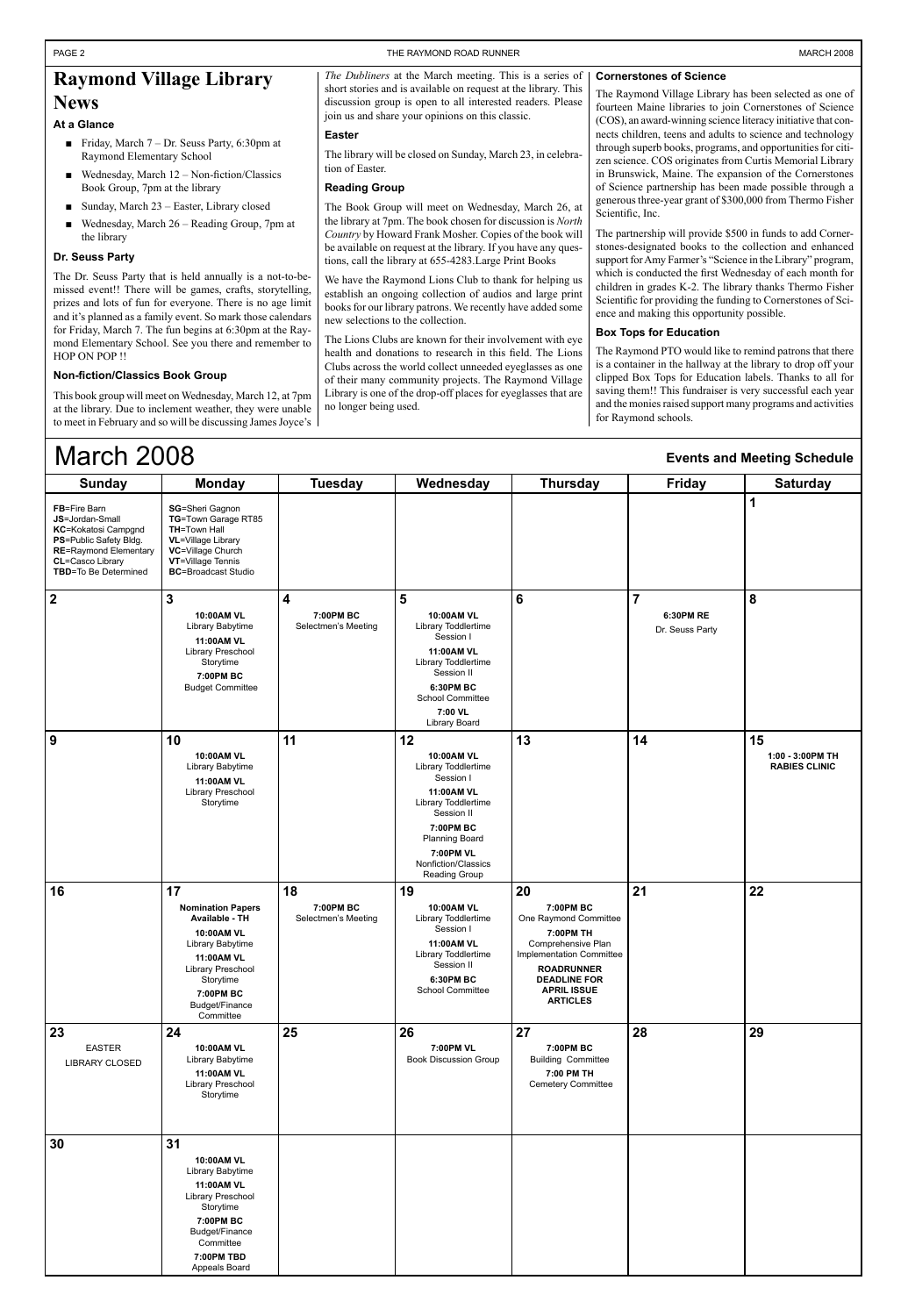### **Moose Permits Available**

The 2008 Moose Permit applications are available at the Town Office. Applications must be postmarked no later than April 1, 2008, or delivered to 284 State Street, Augusta, Maine, by 5pm. Apply online until 11:59pm, April 1, 2008, at: www.mefishwildlife.com



Season dates: September 22 through September 27 (WMDs 1, 2, 3, 4, 5, 6, 11, 19) or

> October 13 through October 18 (WMDs 1 through 14, 17, 18, 19, 27, 28)

Number of permits: 3,015 permits available.

*For more information, call 207-287-8000 or e-mail ifw.online@maine.gov*

#### **Board of Selectmen Minutes TOWN OF RAYMOND**

#### Tuesday, January 22, 2008

ATTENDANCE: Mark Gendron, Chairman; Joe Bruno; Lonnie Taylor (left at 8:14 pm), Dana Desjardins; and Mike Reynolds.

#### SELECTMEN ABSENT: None.

STAFF ATTENDANCE: Don Willard, Town Manager; Craig Messinger, Fire Inspector; Jack Cooper, Code Enforcement Officer; Will Cook, Assistant Code Enforcement Officer; and Mike O'Donnell, contract assessor.

OTHERS: Sandra Caldwell, Superintendent

NOTE: The agenda items follow the printed agenda but some of the items were taken out of order hence some of the items will have only four voting after Mr. Taylor left the meeting.

- 1. Call to order. Mark Gendron opened the meeting at 7:00 pm at the Broadcast Studio.
- 2. Minutes of previous meeting dates January 8, 2008.

MOTION: Mike Reynolds motioned to approve the Minutes of January 8, 2008 as written. Seconded by Lonnie Taylor.

VOTE: Unanimous 5-0

- 3. New business.
	- a. Chevrolet DerbyFest 2008 overview and request for use of Raymond facilities – Tom Noonan, Sebago Lake Rotary Club.

DISCUSSION: Mr. Willard said in the absence of Tom Noonan that the main event will be in Casco at Point Sebago. The Rotary would like the fish weighing station at Raymond Beach and a snowmobile event. They would like parking at Raymond Beach and Tassel Top. The Derby generator will probably be used at the Casco site.

MOTION: Joe Bruno motioned to table until the next meeting. Seconded by Dana Desjardins.

VOTE: Unanimous 4-0

b. Appointment of Marshall Bullock to the Budget Finance Committee.

MOTION: Joe Bruno motioned to appoint Marshall Bullock to the Budget Finance Committee until the next municipal election. Seconded by Dana Desjardins.

VOTE: Unanimous 5-0

c. Discuss revision to Raymond Chimney Ordinance – Fire Inspector Craig Messinger.

DISCUSSION: Fire Inspector Messinger noted that this change was because of high interest by some townspeople. It will be in the Miscellaneous Ordinance Section. He gave the history of Raymond's Chimney Ordinance. This ordinance will cover UL or ULC metal fabricated chimneys and their installation, no other chimneys will be allowed. It was noted that Jack Cooper, Code Enforcement Officer, was in agreement with this ordinance. These chimneys must be professionally installed. Mr. Desjardins had concern with less than adequate installation and manufacturing. Mr. Messinger felt illegal metal chimneys are now being installed, and this might leave room for compliant quality chimneys. Mr. Gendron said that there would be no "grandfathering" of chimneys installed prior to

the adoption of this ordinance. Mr. Reynolds noted that this ordinance came to them in its final draft at 3:00 pm today, and he would like more time to study it. Mr. Gendron felt this would help bring all fabricated metal chimneys into compliance. Mr. Bruno wanted all ordinances to be addressed at the annual town meeting but would allow this one.

MOTION: Joe Bruno motioned to recommend the Raymond Chimney Ordinance and add it to the warrant for February 5, 2008. Seconded by Lonnie Taylor.

VOTE: 3 in favor (Bruno, Gendron, Taylor) 2 opposed (Reynolds, Desjardins)

NOTE: Permits for chimneys will be given by the Code Enforcement Office. It was suggested that an information sheet be given permit applicants about installation i.e. NFP 211.

d. Department Head Quarterly Reports – Contract Assessor Mike O'Donnell, and Code Enforcement

#### Officers Jack Cooper and Will Cook.

DISCUSSION: Mr. O'Donnell said that all was going well, and he had great appreciation for the exemplary work of Elizabeth Cummings. He didn't feel there would be an increase in the next budget. He felt that the valuation was in good shape. He thought a revaluation might come in 2009, but it depended on what happens in the housing market. He noted that new lots are still being created.

DISCUSSION: Mr. Cook reviewed the year. He said that they would like to have a minor Shoreland Zoning fee which would be for aiding people with how they should proceed which would include necessary inspections. Initial consultation about ideas would be free. Currently state permit by rule is \$50. We don't have any fee for keeping track of issues of noncompliance. Mr. Gendron said that there was money available for remediation of problem areas from private sources. Mr. Bruno wanted citizens to know that the Code Enforcement Office is here to help them make their changes by the ordinances so they don't have problems in the future. Mr. Cooper agreed and felt it was easier to help people before they've made mistakes. Mr. Cook added that if people disagree with the Code Officer they could appeal to the Zoning Board of Appeals for their opinion. Establishing of the fine process might need discussion in a workshop i.e. \$25 for a visit for consultation, infraction of the ordinance \$250, or a range of penalty with successive visits.

Mr. Cooper said that as of July 1, 2008 he will be going to 28 hours a week as the Assistant CEO and take the winter off, and Mr. Cook will become the full time Code Enforcement Officer.

e. Discussion of criteria for Boston Post Cane award – Town Clerk Louise Lester (8:28 pm)

DISCUSSION: Mrs. Lester explained that having some criteria for the awarding of the cane would avoid problems in the future. She explained that the family of Alton Plummer asked about his being placed as a holder on the plaque though the Selectmen didn't name him before he died. The Selectmen felt that his name should be on the plaque. The Selectmen decided that the criteria should be used and that a candidate should have a 5-year residency requirement before being considered.

f. February 5, 2008 Special Town Meeting Warrant for review and approval. (7:29 pm)

DISCUSSION: Mrs. Caldwell said that this would bring Jordan Small Middle School's air quality up to best standards. The air is not unhealthy, but it's time to correct the circulation problem. The RFP is ready to be advertised.

MOTION: Mike Reynolds motioned to approve the article as written. Seconded by Lonnie Taylor.

DISCUSSION: Mr. Bruno wanted to know how they established the amount of \$145,000 before the bids were submitted. Mrs. Caldwell said that the School Board was encouraged by parents to go forward and the Facilities Committee through their study felt that \$145,000 would be adequate. Mr. Gendron thought that the bid process should take care of the fact that \$145,000 was passed, and that it would be less than that amount. Mr. Bruno would have liked that the bid came first. If the bids come in over that amount Mrs. Caldwell felt that

it could be dealt with. Mrs. Caldwell reported that their undersigned fund balance was \$153,000.

VOTE: Unanimous 5-0

g. School consolidation information update – Selectman Joe Bruno

There have been no meetings since early December. The next meeting will be Monday, January 28th but Windham is holding a meeting tonight to discuss just partnering with Raymond.

h. Greater Portland Council of Governments (GP-COG) update – Selectman Mike Reynolds.

Mr. Reynolds reported that biodiesel was now being bid for municipal use and said that if Raymond began using biodiesel it would no doubt be less expensive than other purchasing sources. He added that there will be a series of meetings about town business, and the first meeting will be March 21st on energy at USM.

i. Executive Session – Personnel Matter as authorized

#### under 1M.R.S.A.§405(6)(A)

MOTION: Joe Bruno motioned to go into executive session. Seconded by Dana Desjardins.

VOTE: Unanimous 4-0

RECESS: Mark Gendron recessed the meeting at 8:45 pm.

MOTION: Joe Bruno motioned to come out of executive session. Seconded by Dana Desjardins. VOTE: Unanimous 4-0

REOPEN: Mark Gendron reopened the meeting at 9:13 pm.

4. Old (unfinished) business.

a. None.

5. Town Manager Report and Communications

a. None.

6. Fiscal Warrants – Payroll and Appropriation Warrants – January 22, 2008.

MOTION: Mike Reynolds motioned to approve the Payroll Warrant in the amount of \$38,910.54. Seconded by Dana Desjardins.

VOTE: Unanimous 4-0

MOTION: Dana Desjardins motioned to approve the Treasure's Warrant in the amount of \$94,189.36. Seconded by Joe Bruno.

VOTE: Unanimous 4-0

7. Adjournment

MOTION: Joe Bruno motioned to adjourn. Seconded by Mike Reynolds.

VOTE: Unanimous 4-0

ADJOURNMENT: Mark Gendron adjourned the meeting at 9:15 pm.

Louise H. Lester Town Clerk

### **Household Trash Pickup**

By Louise Lester, Town Clerk

As a reminder, Raymond provides curbside household trash pick and recycling. Pine Tree Waste is our contract trash hauler. If you wish to call them about an issue, their phone number is 888-857-0800. If you have any complaints, you can call them direct or call the Town Office at 655-4742 ext. 21. You can also e-mail me with complaints or suggestions at louise.lester@raymondmaine.org Your day of pickup for the western and southern part of town is Tuesdays and the northern and eastern part is Wednesdays. If you have a question about your day of pickup, please call the Town Office or look at the map on our website www.raymondmaine.org .

Each household is allowed two 32-gallon containers (not more than 50 pounds each) a week. It is necessary that you have your street address on your trash barrels along with an orange sticker which you can get at the Town Office free of charge. You can recycle as much as you wish. A list of recycling items is available at the Town Office. If you have more than the two 32-gallon containers for a week, there are bag stickers for sale at the Town Office for \$1 each. You may put out as many stickered bags as you wish. All trash and recycling must be curbside in barrels by 7am on the day of pickup.

The household waste transfer station in Casco is NOT for our use. We are a part of the Lake Region Bulky Waste Facility but not the Casco/Naples Transfer Station.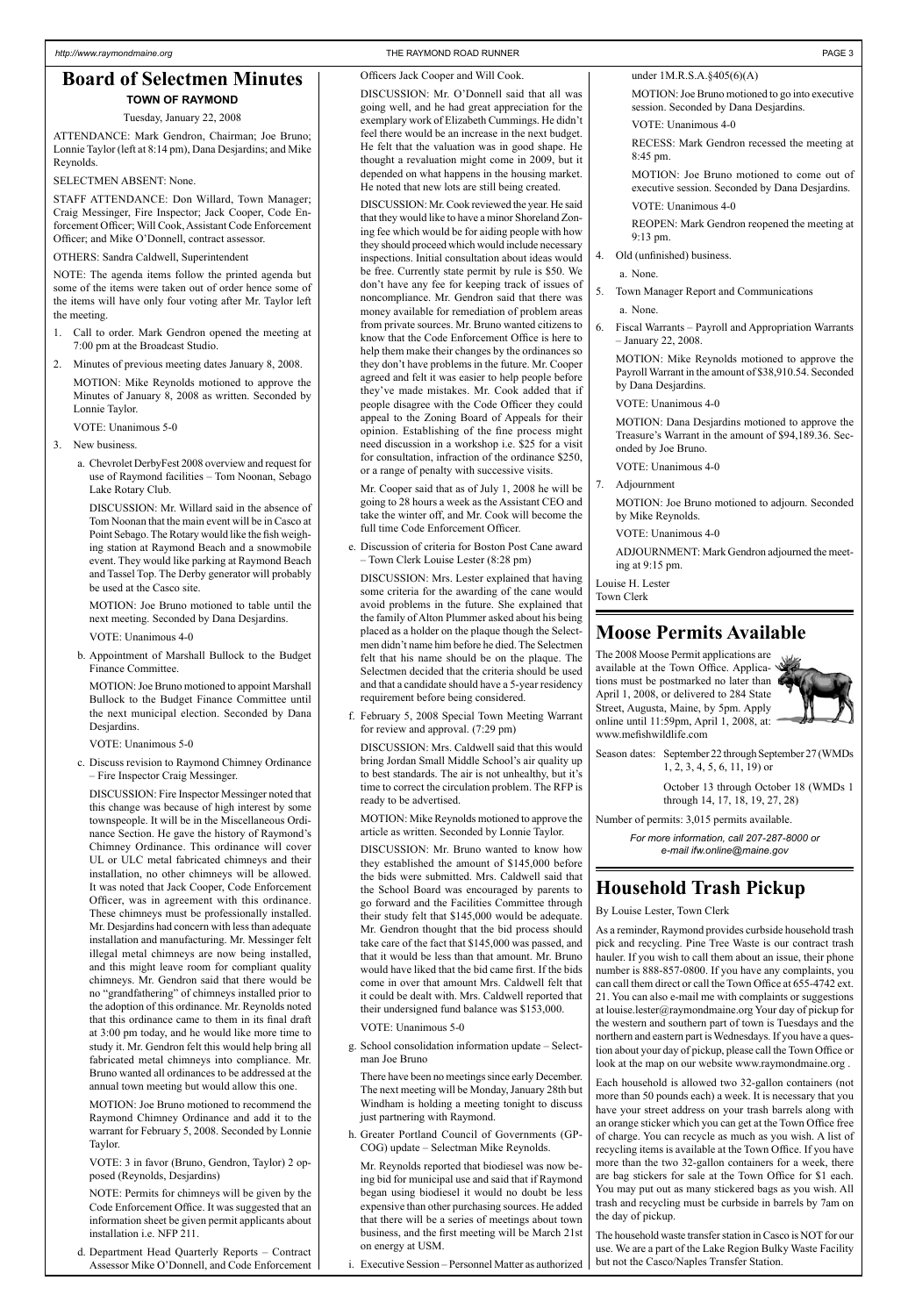### **New Kindergarteners Wanted!**

Raymond Elementary School is looking for all children who will be entering school next fall 2008. If your child will be 5 years old on or before October 15, 2008, and you are a Raymond resident, please call Ivy Jordan at 655-8672 ext 108 to pre-register today! Miss Ivy, Home-School Coor-



dinator, is currently screening all children eligible for next year's kindergarten. Raymond Elementary School's Kindergarten Screening will be scheduled this year for Thursday, May 15, and Friday, May 16.

### **Box Tops for Education**

The PTO would like to thank everyone for their support of the Box Tops for Education fundraiser and provide an update on the status of our collections for this 2007-2008 school year. In December the PTO received \$900 from General Mills, and we are currently expecting an additional \$600 as a result of our most recent submission of box tops. With each box top being worth 10 cents, we have collected more than 15,000 box tops! This is truly a community effort, and we appreciate every box top that is contributed. We would like to congratulate Ms. Stinehour's fourth grade class at RES and Ms. Estey's sixth grade class at JSMS for being the top collecting classrooms during the recent contest. Each class will be rewarded with a special celebration. Please continue to clip box tops and turn them in to our collection sites at RES, JSMS, Town Hall, and Village Library. Consider asking your family, friends and coworkers to help out by sending their box tops, too. Our schools have the potential to earn \$20,000 each year from this program. If you have any questions, suggestions or would like more information, please contact Caj MacDonald at cmacdon3@ maine.rr.com.

### **Grade 3 Students Support Beslan Relief**

As an extension of their studying the novel *Sadako and the Thousand Paper Cranes*, Mariya Barankevich and her third grade students initiated a special program to assist the children who were injured in the 2004 school attack in Beslan, Russia. Ms. Barankevich's students created beautiful origami paper cranes, and family members, staff and friends donated pledges for their creations. Amazingly, the children raised \$436.10 for Beslan relief. Their hope is that this donation will enable a child who is still suffering from shrapnel or other serious wounds from the Beslan school attack to receive the necessary health care to live a healthy, pain-free life. We are so very proud of the efforts of Ms. Barankevich and her students. When visiting RES, please note their beautiful display across from the main office.

Project AWARE and its Youth Empowerment Workshop has been working with a core group of 8th graders here at JSMS in January and March to create skits about issues kids face with substance abuse and other sensitive topics. These students will be presenting their skits on **Wednesday, March 26th, at 6:30pm in the JSMS cafeteria.** Parents, middle/ high school students and interested community members, please come and support these students and the work they have done to raise awareness about the issues young people face today. If you would like further information on Project AWARE, please visit their website at: www.projectaware. net, or contact Christina Lamarre at 655-8672 x 107 or via e-mail at mentor@raymondmaine.org.

### **JSMS - Budgeting for the Future**

#### By Randy Crockett, Principal

March is not only mud season around here, but also budget season. The school administrators began the budget creation process at the end of November. We were charged with the task of having no increase in, or reducing, all our cost areas. Decisions are made based on the projected needs for the upcoming year, with the overall goal of maintaining a high quality education for the students. Our task is complicated by the trend of declining enrollment and the subsequent reduction in funds from the state. At Jordan-Small, the cost cutting necessary to bring in a zero increase budget has lead to a reduction in one teaching position from full-time to 80% and the elimination of a teacher in the 5-6 looping team. Cuts in the supply, equipment, text, extra curricular and staff development funds have been made in the proposed budget. The budget proposals have been submitted to the school board and are currently being reviewed.

I urge all Raymond residents to educate themselves on the details of the proposed budget and share their thoughts with the town's decision makers. The school budget that will go out to voters in June is greatly influenced by the input of residents, as we work through the process. My personal goal in preparing the budget for J.S.M.S. is to be fiscally responsible but also ensure that students have the material and human resources needed for a complete education. Our main goal at the middle school level is to prepare our students with the foundational skills needed to be successful in their first year of high school. To that end, we must constantly seek ways to meet the needs of all our students and allocate resources accordingly. Our financing decisions as a community should reflect our priorities for our young people.

Another avenue for input from the community is available to the parents of J.S.M.S. students through the parent advisory group. My goal in forming this group is to gain a wider perspective on our school so that I may make decisions in a manner that considers diverse points of view. This group is open to all middle school parents and meets monthly. Please do not hesitate to contact me if you have any questions about our proposed budget or the parent advisory group.

### **Project AWARE Presentation Rescheduled to March 26, 2008**

The PTO is participating in the Project  $A+$  program sponsored by Tyson Foods, Inc. There's a Project A+ label, worth 24 $\acute{\text{e}}$ , on various Tyson products that feature the Project A+ logo on the package. Schools earn money from Tyson by collecting and redeeming the labels. Be sure to cut off the entire label. What to collect:



### **RES Principal's Report for March**

By Norma Richard, Principal

I think that we are all happy to see an end to February 2008. The past month has been a difficult one for our schools due to the extremes in weather. We have had several canceled days, a late start and an early release due to the combination of snow, rain, and frigid temperatures. Even when at school, we were reluctant to put the children out for recess because of the icy layer on the snow. Kindergarten and first grade students loved it, as they could slide on top of the snow (without a sled!) on the backs of their snowsuits. Teachers and recess staff weren't as happy, as they had to stomp through knee-high snow to "retrieve" the children when it was time for lunch. All in all, we were happy to get through the month with no serious injuries due to the icy conditions. I am keeping my fingers crossed that March's weather will be milder, and that there are no more snow days in our future for this school year.

I want to thank our families for their patience and flexibility as we have tried to schedule mid-term conferences around snow days and stormy weather. If you have been unable to meet with your student's teacher for a student/parent/teacher conference, please call the school office at 655-8672, and we will schedule a time that is convenient for you and the teacher. Once again, thank you for your patience.

Our kindergarten students have had a busy month visiting area businesses as they learn about the Goods and Services they provide to our community. Visits to the Raymond Post Office, Key Bank of Raymond, and Hannaford Supermarket in North Windham make this learning very personal for each of the children. I find that I learn new things about these businesses after every field trip. The greater Raymond business community has been very gracious to welcome our students in a variety of ways, and I want to thank them for their many kindnesses and contributions to our elementary program.

These are difficult times for many families in our community. With the loss of over 60 elementary students in the past four years, we need to be responsive to the community as we work to bring forward a responsible school budget for what may be our last year as the Raymond School District. As school principal, I have spent the past few months working with staff and the administration to develop the school budget for 2008 – 2009. This has been especially difficult work this year as Raymond is dealing with declining enrollment along with increased town valuation. This will most likely mean a further loss of State education subsidy for our schools and our community. With an anticipated K – 4 enrollment of 250 students or less next year, the current recommendation is to reduce the teaching staff at the Raymond Elementary School by two classroom teaching positions. In addition, there is a recommendation to reduce our art and computer classes by one day each. Despite these reductions, we will still be able to offer a full academic program with classes averaging 17 students, as well as a complete AE program for all students in grades  $K - 4$ . The Raymond School Board will hold a public hearing in March to preview the proposed 2008 – 2009 school budget and to solicit community input before taking their final vote.

There are several dates on the March calendar that are very important for our students. The second trimester is scheduled to end on Friday, March 14. Grade 4 students will participate in the Maine Educational Assessments the week of March 3 – 7. Third grade MEA's will be held the week of March 10 – 12. One of our very favorite events, DR. SEUSS NIGHT, will be held at RES on Friday evening, March 7. Kids of all ages are welcome!

### **RES Sends a Big "Thank You" to Shaw's**

Norma Richard, Principal, would like to thank Shaw's of North Windham for their donations to the Raymond Elementary School over the past several months. Third grade teachers are delighted that each student has a green Shaw's reusable bag for organizing their winter clothing. Our third graders go directly from their AE classes to lunch recess. Packing boots, jackets, mittens and other necessary winter paraphernalia into their green bags helps the children get quickly dressed after art, music, gym or computer, and get outside to enjoy every minute of their lunch recess. A special "thank you" is extended to store manager Tom Mulkern for this donation, as well as for donating two wooden magazine racks to the school. You can see these racks in the library and in the main office. Ms. Mindy and Nurse Kristina love having the storage to display notices, letters, menus, pam-

phlets and other resources for parents and staff.

### **Turn in Your Tyson Labels for Raymond Schools**

If you eat Tyson products, you can help Raymond Schools earn money!

Drop your Tyson labels at the same collection site that you drop off your Box Tops: RES, JSMS, Raymond Village Library, and the Town Hall. If everyone in the community clips and saves the Tyson Project A+ redemption labels, we can make this program a huge success for our school. For more information on the Tyson Project A+ program check out the Tyson Project A+ Web site, http://www.tyson. com/projectaplus .

### **Last Registration Date for Raymond Baseball & Softball!**

Raymond Baseball/Softball is making plans for the 2008 season. The last registration night will be on Thursday, March 6. Registrations will be held in the cafeteria at JSMS from 6-8pm. This registration is for all levels, T-Ball thru Sr. League.

For more information, contact Bonnie Flynn at 655-5339 or check out our new website for upcoming registration capabilities www.raymondbaseballsoftball.com

92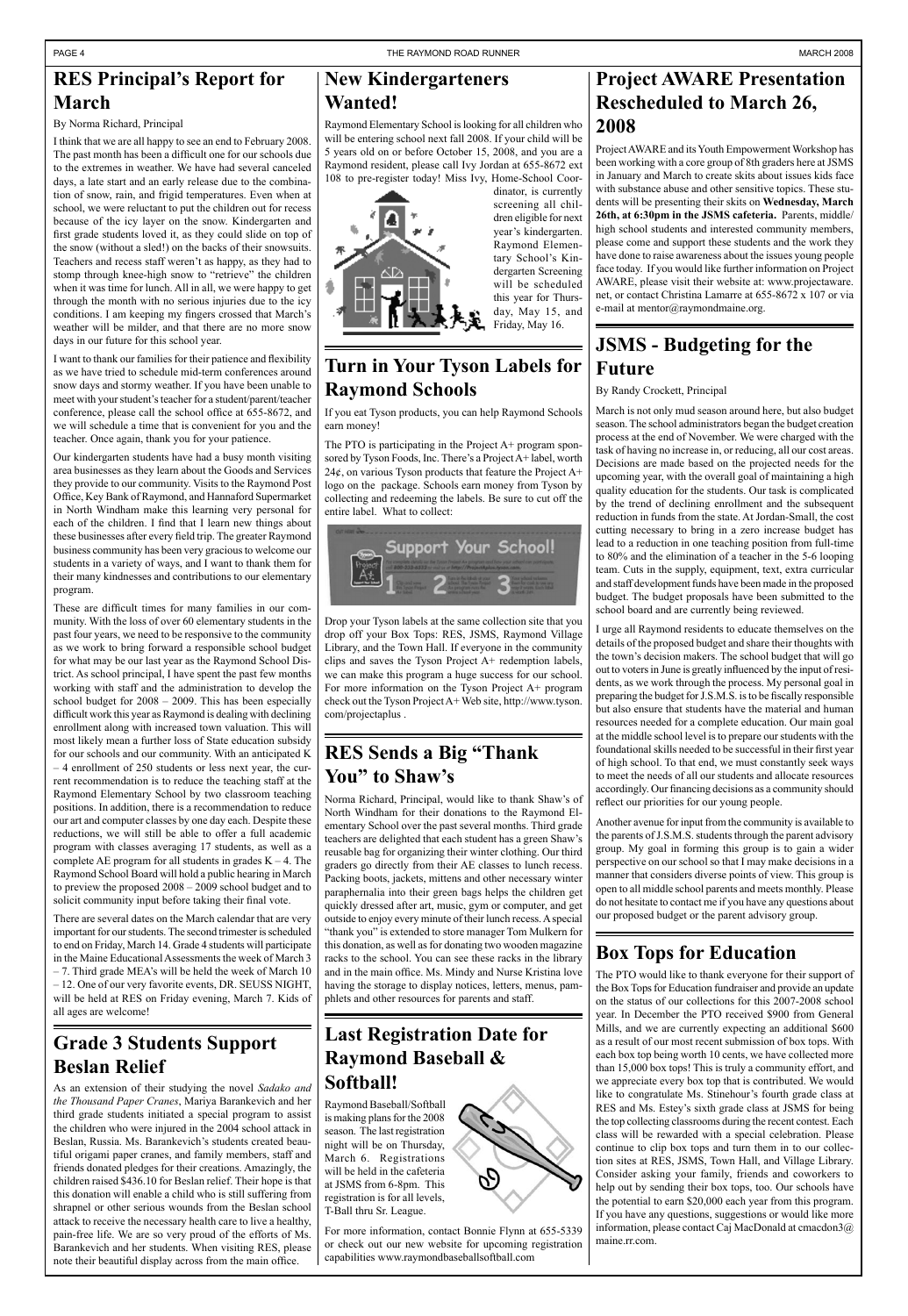#### *http://www.raymondmaine.org* THE RAYMOND ROAD RUNNER PAGE 5

### **Time Warner Digital Phone Update**

By Rep. John C. Robinson

### **STRESS and Your Child**

By Steve Danzig, LMSW-CC, LADC, CCS

Stress is a feeling that is created in reaction to pressure from the outside world, from within ourselves or from both. It is the body's way of preparing for a tough situation by increasing its strength, stamina, and sense of awareness. Not all stress is bad. Stress enhances our ability to perform well under pressure. This is important in everyday life such as meeting a deadline, and it is important in dangerous situations where the fight, flight, or freeze response could actually save our lives. Stress becomes a problem when our daily lives cause our bodies to remain in an on-going "stress response state" for too long. When this happens, it can leave a person feeling depleted, burned out, or overwhelmed. Long-term stress can also weaken the immune system and cause other physical problems.

A recent phenomenon is that American children, tweens, and teens are experiencing heightened levels of on-going stress. As a result of our increasingly competitive "successoriented" culture, children are exposed to stress on a regular basis. They see their parents stressed out from balancing work and home responsibilities. They feel pressure not only to get good grades but also to be involved in numerous extracurricular activities so that they can get into a "good" college. They experience regular occurrences of conflict and loss caused by navigating the social politics of adolescent life. These losses can include break-ups of friendships or romantic relationships, loss of a "good grade" on a test, loss of social status in the school population hierarchy, loss of self respect/self esteem after an embarrassing social faux pas, loss of a parent caused by death or divorce, or loss of a dream/goal.

The danger of this phenomenon is that kids do not have the same maturity level to understand that these stressors are temporary. They do not have the coping mechanism to put these events into proper perspective. This leaves the teen vulnerable to destructive forms of dealing with stress, including using drugs and alcohol, withdrawing into themselves which can lead to depression, pushing harder to achieve more which can lead to anxiety and exhaustion, or looking for something in their lives that they have full control over which can manifest itself in eating disorders. There is also a risk that if teens feel isolated, overwhelmed, and/or unsupported, they will consider suicide as a viable solution to their problems.

Signs of stress overload in teens are as follows:

- irritability and moodiness
- sadness or depression
- physical symptoms such as headaches, stomachaches, chest pain
- allergic reactions such as eczema, asthma, or hives
- trouble sleeping at night and/or tired during the day
- laughing or crying for no reason
- anxiety or panic attacks
- blaming others for bad things that happen to them
- only seeing the down side of a situation
- things that they used to enjoy aren't fun anymore and/or seem burdensome
- resenting other people

The Honorable John Robinson 15 Cranberry Pond Road Raymond, ME 04071

Dear Mr. Robinson:

I wanted to provide you with an update on Time Warner Cable's plans to launch Digital Phone service in the Raymond area. I know this is a service many of your constituents/our customers have been eager to sign up for and I am happy to report that we are making significant progress. We are steadily moving forward on securing the necessary business agreements with the other phone providers and intend on having this service available by the second quarter of 2008.

As you are aware, part of this process involves certain certification approvals from the Public Utilities Commission (PUC). We are currently awaiting the Commission's approval on Time Warner Cable's certification which was initially scheduled for hearing on January 22 but now moved to February 11, 2008. The Telephone Association of Maine (TAM) requested that the PUC reconsider its initial ruling on our certification. We are hopeful that this will not pose any additional delays. Other components of this process include the PUC's approval of Pine Tree's (our CLEC partner) certification which should also happen in the near future. Once that is granted, Pine Tree will execute an interconnection agreement with Fairpoint which will enable us to port phone numbers and provide service to Raymond/Naples/Casco and other Fairpoint areas. This agreement will also need to be approved by the PUC. They have 90 days to act or it is automatically deemed approved. During this time, we will work to ensure that our back office systems are in place so we will be ready to launch our service as soon as the final PUC approval is granted. Sincerely,

Keith Burkley, Division President Time Warner Cable, New England Division

I am pleased to announce that there has been significant progress made in bringing digital phone service to Raymond. Time Warner Cable's application before the Public Utilities Commission (PUC) for certification in the rural areas became effective last week, and they are in the process of finalizing agreements with local phone companies.

Upon receiving numerous communications from local residents who were not able to sign up for digital phone service, I submitted two related pieces of legislation. The first bill was **"An Act to Allow Digital Phone Service to Customers in Rural Areas"** and the second was a **"Resolve, Directing the Public Utilities Commission To Study Existing Barriers to Digital Telephone Service Access in Rural Areas of the State."** My intent in proposing these measures was to open access not only to residents in Raymond, but also to the many rural communities across the State that are currently unable to access emerging technological advancements such as digital telephone service. Clearly this has an adverse impact on local businesses as well as on individual users.

- Listening carefully to their kids' problems. Don't judge them or minimize their importance. Understand that their children's problems are as real to them as the parents' problems are to themselves.
- Learn and model healthy stress management skills such as eating well-balanced meals, drinking less caffeine, getting enough sleep, and exercising on a regular basis. Don't use drugs or alcohol to take the edge off at the end of a stressful day.
- Learn and model practical coping skills such as breaking a large task into smaller, more attainable tasks.
- Learn and model feeling good about doing a competent or "good enough" job rather than demanding perfection from yourself and others.
- Suggest that they take a break from stressful situations. Activities like listening to music, drawing, writing, yoga, abdominal breathing, or spending time with a pet can reduce stress. Reduce the amount of extracurricular scheduled activities and allow for some unscheduled, relaxing "down time".
- Find a therapist for your child. Talking to a person other than a parent can help because it gives the teen a chance to express feelings without worrying about disappointing or hurting the parent. Therapists who work with adolescents are well versed in the issues facing them in their daily lives and can offer objective, effective solutions.

Time Warner and FairPoint have had an initial contract in place for nearly a year. However, as you may know, the PUC signed off on the plan last week.

As seen in the accompanying letter from Time Warner's New England Division President Keith Burkley, Time Warner will be executing final agreements over the next few months



purchase Time Warner's bundled service in Raymond. Now that the agreements between Time Warner and Fair-Point have been approved by the PUC, the last step is to execute agreements through Pine Tree with Fairpoint, TDS, and the other rural phone providers. This is currently under way and will finally open access to Raymond and other rural areas. Pine Tree will execute an interconnection agreement with FairPoint, which will enable Time Warner to port phone numbers and provide service to Raymond, Naples, Casco, and other FairPoint areas.

Thanks to the action taken by the PUC, FairPoint, and Time Warner, we are on the brink of removing the largest barrier to consumers seeking a wider array of bundled telecommunication services in rural Maine communities. This is a great step forward in bringing competition and cutting edge communications services to our area, and I'm proud to have been part of getting this process finally completed.

*State Rep. John C. Robinson (R-Raymond) serves on the Appropriations and Financial Affairs Committee and is the Republican Lead on the House Ethics Committee. John can be contacted via phone at 655-8657 or e-mailed at RepJohn. Robinson@legislature.maine.gov*

### **Notes from the Code Enforcement Office**

#### **Summer Project #1: Install Wood Stove**

The winter of 2007-2008 is almost over. Lots of folks have empty wallets after paying the highest prices ever for petroleum fuels. A good summer project that will reduce your heating cost next year, and reduce your carbon footprint, is installing a wood or pellet burning stove.

As mentioned in a previous article, the town has been requiring that all solid fuel heaters be vented to a masonry chimney. This could impose a significant cost on the installation of a solid fuel heater. The town re-evaluated the requirement that only masonry chimneys could be used for solid fuels. Modern prefabricated metal chimneys are capable of withstanding temperatures that older chimneys could not. The Fire & Rescue Department prepared a new Chimney Ordinance to reflect the modern technology of these chimneys. The ordinance was enacted at the February 5 Special Town Meeting, and this will make it easier to install a new solid fuel heater. The new ordinance will allow the use of prefabricated metal chimneys.

The prefabricated chimney must be approved by Underwriter's Laboratories. The home's insurance policy also must cover the use of prefabricated metal chimneys. A permit is required for the installation of any chimney. An inspection will be performed to assure that the chimney is installed according to the manufacturer's instructions.

In any chimney, masonry or metal, a chimney fire can diminish the chimney's ability to withstand the temperatures generated by future chimney fires. Chimneys should be inspected yearly (another good "honeydo" project). The new ordinance requires that following a fire in any chimney, the chimney must be inspected before it is reused. The inspection must be performed by a certified chimney sweep and proof of the inspection must be submitted to the town.

The new chimney ordinance can be found in "Ordinances" in the Code Enforcement section of the town's website.

Also , remember that the installation of the wood stove and venting to the chimney must meet code standards. Either check the manufacturer's installation instructions for new stoves or consult the State Fire Marshal's Office for information on wood stove installation (http://www.maine. gov/dps/fmo/articles.html). The wood burning stove guide is an outline of current codes on stove installation.

If you are thinking of a stove, put it in early so that you can order your wood early, too. You want to be sure the wood is dry. This makes it easier to burn and reduces creosote build up in the chimney. You also want to have plenty of time to stack the wood (another honeydo project) before (dare I say it on the cusp of spring?) winter comes again.

Welcome, spring!

Parents can help their teens minimize ongoing stress by: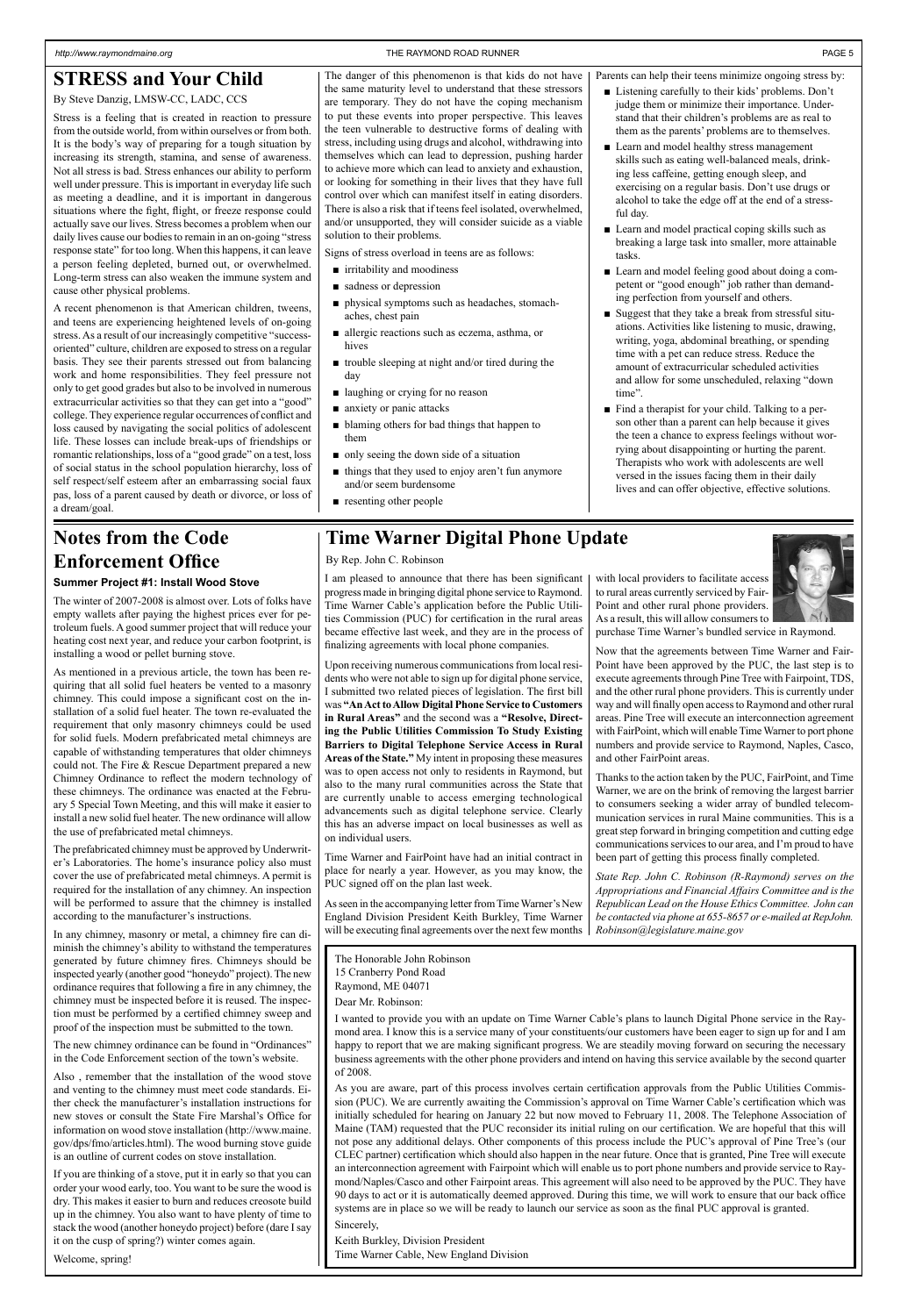### **ALL ARE INVITED**

**Raymond Village Community Church United Church of Christ 27 Main Street Raymond, Maine www.rvccme.org**

#### **Palm Sunday – March 16th**

**10:00 A.M.** – Worship with a Procession of the Palms, music by our Adult Choir and the Youth Singers, and an Offering of the Symbols of Good Friday.

#### **Maundy Thursday – March 20th**

**5:30 P.M.** – Community Fellowship Soup and Bread Meal followed by a Seder (Jewish Passover Meal) with Communion as Jesus might have first shared it with his disciples. This is a wonderful event for families.

**7:00 P.M.** – Tenebrae Service in the sanctuary. This is a moving candlelight service that reminds us of Jesus's crucifixion on Good Friday.

**Good Friday – March 21st**

**8:00 A.M.** – Hunger Walk participants leave from the Casco Village Church and walk 8 miles to the Raymond Village Community Church (UCC) for a soup luncheon. All donations from the walk benefit the Raymond Food Pantry.

#### **Easter – March 23rd**

**6:30 A.M.** – Daybreak Service with Casco Village Church at Casco Village Church followed there by an Easter Breakfast.

**10:00 A.M.** – Easter Celebration Worship with favorite hymns, choral music, and lots of Easter lilies and spring flowers!

### **Healthy Raymond**

Wellness Committee, Kimberly Post Rowe

#### **Vitamin D**

The long, dreary winters of the Northeast are infamous for inducing depression. Being starved for sunlight can do more than affect your mood, however. A growing body of evidence suggests it can raise your risk of cancer, and increase susceptibility to heart attacks, diabetes and other disorders.

The reason is vitamin D, an essential nutrient produced by the body after sun exposure. Historically thought as merely a preventative for the bone-weakening condition known as rickets, the so-called "sunshine vitamin" is now recognized as a key player throughout the body, including the immune system. Experts say vitamin D deficiency is much more common than previously believed — especially in northern regions, such as northern New England, the Pacific Northwest, and Canada, where solar radiation from October to March is too puny to maintain healthy levels.

- In a study of 1,739 Boston-area residents reported last month, rates of heart attack, stroke and heart failure were about 50 percent higher in those with low levels of vitamin D.
- In addition to strengthening bones, muscles and joints, high vitamin D levels have been linked with lower rates of colon, prostate, breast, esophageal and pancreatic cancer. ■
- Harvard scientists found that high levels of vitamin D reduced children's odds of developing asthma, while researchers in Pittsburgh reported that pregnant women with low vitamin D had greater risk of pre-eclampsia, a dangerous form of high blood pressure. ■
- Blood samples from more than 7 million military personnel showed people with the highest levels of vitamin D were 62 percent less likely to develop multiple sclerosis than those with the lowest concentrations. A study in Finland found similar results.

Increased use of sunscreen has turned a seasonal shortfall into a year-round condition for many people. A recent survey in Britain found 87 percent of adults tested during winter, and more than 60 percent in summer, had belownormal vitamin D levels. Doctors in many parts of the world — including California — report a resurgence of childhood rickets: soft bones caused by lack of vitamin D.

While supplements offer a cheap and easy solution, researchers argue the recommended intake is too low to provide many health benefits. A Canadian medical organization advises that pregnant and nursing women take 10 times the amount suggested in the U.S. "You're more likely to live longer and you're less likely to die of serious chronic disease if you have adequate vitamin D on board," said Dr. Michael Holick of Boston University School of Medicine, one of the world's top experts. "It may well be the most important nutrient of the decade."

#### **Risks of Low Levels**

#### **What D Can Do**

Formed in skin cells exposed to UVB, the invisible form of light that causes sunburn, vitamin D and its breakdown products act throughout the body. The compounds are believed to regulate as many as 1,000 genes, including genes that weed out precancerous cells and genes that slow the

#### runaway reproduction typical of cancer.

Molecular geneticist John White and his colleagues at McGill University in Montreal discovered vitamin D also switches on an arm of the immune system that kills bacteria — including the bug responsible for tuberculosis. "It's a kind of front-line response to infection," he said. That may explain why TB patients in the early 1900s who basked in the sun at sanitariums were often cured, added White, author of a recent *Scientific American* article on vitamin D. The compound has an anti-inflammatory effect, too, which probably plays a role in preventing heart disease and autoimmune disorders.

*Wardrobe designer Roz Moisan adjusts Cat Adria Hughes's*  $hat{a}$  the polls, so those in a party have priority to work. *hat as news anchors Sydney Randall, Lindsey Hughes, and Matt Fensore look on in the Hebron Academy Middle School rehearsal of* Mother Goosed*.*

The evolutionary angle is also being explored, with the suggestion that early people who migrated north from the equator lost skin pigmentation to maximize vitamin D production. Today, dark-skinned people in northern latitudes are among the most vulnerable to vitamin D deficiency.

#### **Inconclusive Studies**

While the evidence is piling up, most of it is still based only on association. Scientists count cancer cases, infer or measure vitamin intake, then look for correlations. Some researchers advise caution until there's more data from controlled trials, where one group gets vitamin D, while another gets a placebo.

One such trial last year found 1,000 international units (IU) a day slashed cancer risk for women. But a much bigger study found women who took vitamin D supplements had the same risk of colon cancer as those who didn't. "I would say the jury is out," said Ulrike Peters, who studies nutrition and cancer at the Fred Hutchinson Cancer Research Center. Women in the large experiment took 400 IU a day of vitamin  $D$  — the amount in a typical multivitamin. Hollis, the South Carolina researcher, says the results simply show that standard doses aren't enough. The U.S. Institute of Medicine (IOM) recommends 200 IU a day up to age 50, and 400 to 600 IU for older people. The Canadian Paediatric Society recently urged pregnant and nursing women to take 2,000 IU a day — which the IOM designates as the maximum safe dose. Vitamin D experts say much higher doses are safe, however. Exposing just your arms and legs to the summer sun for less than 15 minutes can generate 5,000 IU, Holick pointed out. It is possible to go overboard with supplements and trigger dangerous calcium deposits in kidneys and blood vessels, but Holick says it takes a lot: more than 10,000 IU a day for a year.

Milk and some cereals are fortified with small amounts of vitamin D to prevent rickets, but few foods are significant natural sources. Tanning beds that produce UVB will generate vitamin D, though dermatologists go ballistic when Holick points that out. About 5 percent of his research funding has come from the indoor tanning industry, and he was fired from a joint appointment in Boston University's dermatology department after authoring a book on the benefits of UV radiation.

Still, he continues to advocate "sensible" sun exposure that shields the face and stops far short of sunburn. He also recommends most people take 1,000 to 1,500 IU a day of vitamin D. Cholecalciferol, or D3, is the preferred form. Hollis takes 4,000 IU a day and recommends 2,000 IU daily for everyone.

Both continue to agitate for a change in official guidelines. But that would require a costly research review and isn't likely to happen soon. "Vitamin D is so cheap, nobody makes any money on it," Hollis said. "So there's nobody to push it."

### **Hebron Academy Middle School Players Present Comedies**

By Susan R. Geismar, Hebron Academy, Publicity Liaison

The Hebron Academy Middle School Players will present the comedies *The Unfinished* and *Mother Goosed* on Friday, February 29, and Saturday, March 1, at 7pm in Hebron's Lepage Lecture Hall in Treat Science Building. The event is free and open to the public. Parking will be available in the Robinson Arena lot, just off Route 119 on the Hebron campus.

*The Unfinished*, by Alan Haehnel, chronicles the stories of the Writer's characters who wait in limbo, hoping that the Writer will continue creating their lives and eventually allow them to exit her mind and move on to the larger world.

Something unprecedented is happening in Fairytale Land in *Mother Goosed* by Jason Pizzarello: the nursery rhyme characters are revolting against their stories, and the local news anchors are there to tell the tales.

The plays are directed by parents Carolyn Fensore of New Gloucester and Patricia Phillips of Auburn, and feature 21 students from Auburn, Gray, New Gloucester, Minot, Raymond, Poland, Norway, Casco and Hebron.

For more information, please call Hebron Academy at 966- 2100, or visit the website at www.hebronacademy.org . **Ballot Clerks Needed**



If you would like to participate in the democratic process, the Town of Raymond needs ballot clerks. The schedule would be for a four hour session to be assigned by the Town Clerk. Depending on when you work, you will receive a light breakfast, lunch or dinner. This job also pays minimum wage, if you don't want to volunteer your time. Ballot clerks may be used to check off the names of voters as they enter the polling place, process absentee ballots, supervise the ballot box/machine, or be available to answer questions and aid the voter as needed.

To qualify, you must be at least 18 years of age, registered to vote and a resident of the municipality. You need not have enrolled in a party; however, the town needs to have registered Democrats and Republicans of equal number at

## **March Selectmen's Meetings**

Tuesday, March 4th, 7pm, and

Tuesday, March 18th, 7pm,

at the Broadcast Studio next to the Jordan-Small Middle School and on Cable Channel 2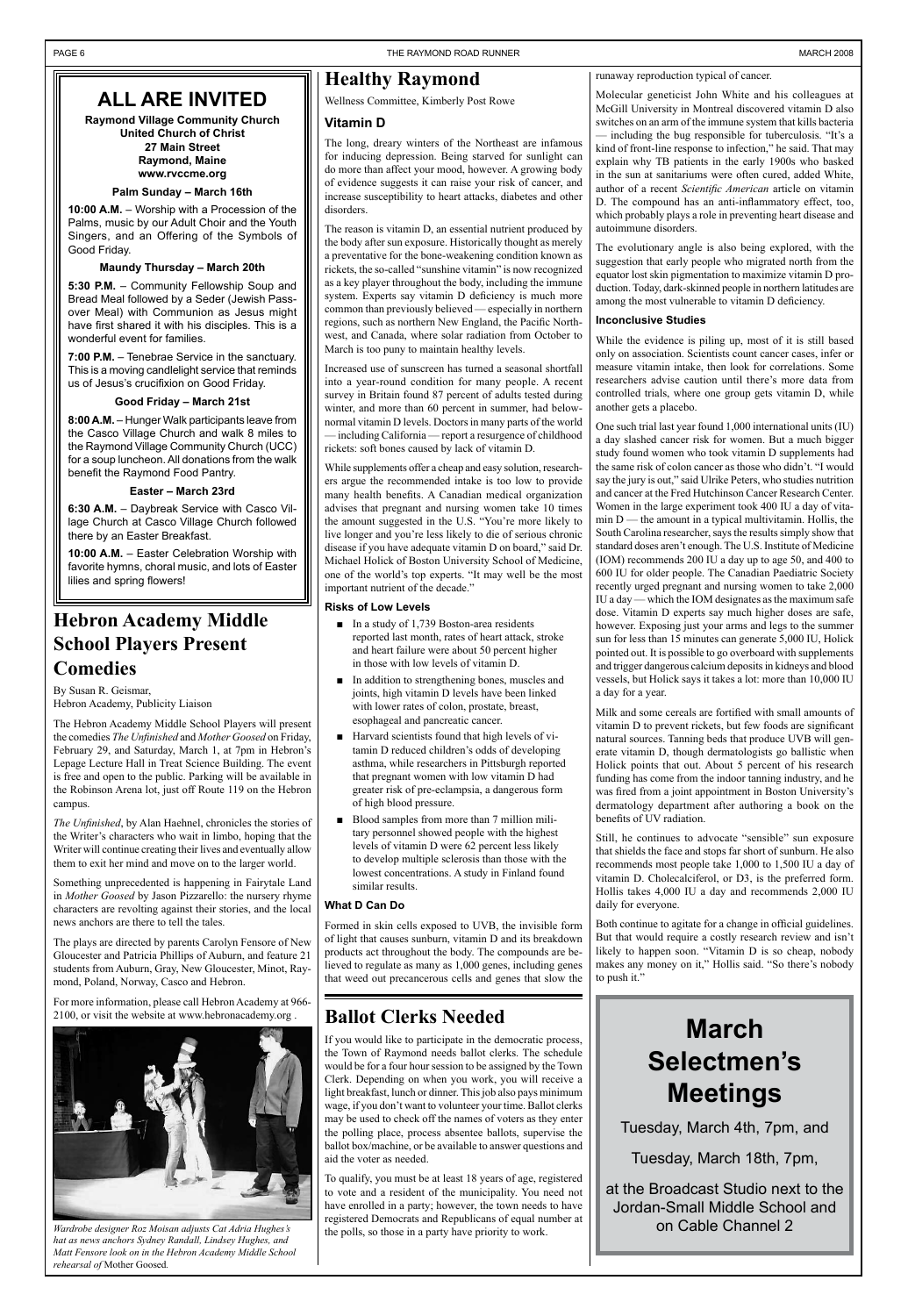### **University of Maine Extension a Source of Knowledge**

One of the functions of the University of Maine Extension Service is to educate Maine people in all types of subjects having to do with the home and agriculture among others.

This month there will be a one-day seminar on how to create container gardens and raised garden bed planting. This Seminar will be offered in our area on March 6th at the South Paris Extension Office and on March 11th at the Woodford Congregational Church in Portland beginning at 8:45am. The fee is \$5 each. For more information, call 1-800-287- 1482 or e-mail bmurphy@umext.maine.edu There is more information about the Extension's services at http://www. umext.maine.edu/ or call the Portland office at 1-800-287- 1471 or e-mail ksavoie@umext.maine.edu

Another service they provide is a newsletter entitled the Safety Zone. This month's newsletter concerns soup and chowder tips. Taken from this issue: "For food safety purposes, it is best to avoid cooking and cooling foods in advance. Plan ahead to avoid the potential food safety problems of cooling and reheating foods.

- Divide cooked foods into shallow (3 inches deep or less) containers for rapid cooling.
- Use an ice-water bath to rapidly chill foods. ■
- Stir soups and stews to speed the release of heat. ■
- Arrange foods in the refrigerator in a way that allows plenty of air to circulate around them. ■
- Keep your refrigerator set to maintain a temperature of 40º F or below. ■
- Foods that have been cooked and then refrigerated should be rapidly reheated throughout to 165º F before being served." ■

If you do have to cook foods in advance, follow these tips to get all foods, including soups and chowders, refrigerated or chilled immediately. A common mistake people make is to allow foods to cool before they are refrigerated. Delaying refrigeration until food cools will allow bacteria to grow more rapidly.

How to chill cooked foods to keep them safe.

In case you want to learn how to cook for crowds, there will be a workshop on: March 15 from 10am to 3pm at the First Parish Congregational Church in Pownal (deadline March 7th) and March 29th from 10am to 3pm at the Naples Public Library in Naples (deadline March 25th). These workshops will cover methods for safely preparing, handling and serving food for large groups such as churches, club affiliations, fundraisers, granges, and others. The fee is \$10 each. Register with Lois at 1-800-287-1471.

### **New Business in Raymond**

On January 5, 2008, Miller Flooring opened for business at

1528A Roosevelt Trail in the old Martin Machine Building across from Hill Top Market on Route 302. Miller Flooring is a family-owned business offering brand name products and professional installation services at competitive prices. Whether you are looking for tile, hardwood, vinyl or carpet, Miller Flooring has your flooring needs.

Owner Fred has over thirty years of experience working with the public, providing quality products and service. His son Sam has 10 years of experience installing flooring products and working with some of the top flooring companies in the industry. Sam is a master at his craft. Fred and Sam both grew up in the town of Raymond and attended Raymond schools. They both loved playing baseball. They are now enjoying the challenge and hard work of starting a small business in the town they call home.

Miller Flooring's showroom has a large selection of flooring displays. The showroom also displays their quality workmanship and products. They're open seven days a week, so drop in soon, or visit them on the web at http://www. millerfloor.com/

### **Animal Control Report**

**January – February**

Jan 22 Unlicensed kennel - No puppy sale permit Jan 23 Dog in yard - Gone on arrival Jan 23 Weasel under porch Jan 25 Loaned box trap Jan 27 Dogs at large Jan 28 Cats fighting on porch - Left box trap Jan 31 Puppy investigation Feb 1 Dog lost - See next entry Feb 1 Dog at large - Called owner to pick up Feb 1 Dog ran off Feb 2 Above dog found Feb 3 Dog to Animal Refuge League Feb 3 Lost dog Feb 4 Picked up dog - Taken to ARL, issued ticket Feb 5 Stray dog dropped off with ACO Feb 5 Investigated stray dog - Found owner Feb 5 Dispatch Feb 5 Barking dog complaint Feb 8 Complaint that neighbor has more dogs Feb 8 Dog at large again Feb 9 Dog in yard - Gone on arrival Feb 10 Stray dog in yard Feb 11 Dog missing Feb 13 Dog missing Feb 13 Call about dead bat and barking dogs Feb 15 Dog still missing Feb 15 Dog missing Feb 15 Dog at large again Feb 15 Dogs barking all the time complaint - No barking upon my arrival Feb 16 Dog at large again - Gone on arrival Feb 19 Check on possible puppy mill Feb 19 Administrative work Because of this winter's hard snow crust, dogs might have their footpads cut on the sharp ice. If you have a dog run,

a layer of pine sawdust/shavings or hay will protect their feet. Come spring, that surface will make the beginning of very good mulch for your garden. Also, if your dog stays outside, a heavy layer of bedding should be provided in its shelter so that there isn't any possibility it has to lie on a wet surface.

Maine has a leash law, so please don't allow your dogs to run at large. The porcupines and skunks are coming out and are just waiting to meet your pets, which can at best be a nuisance with the smell and at worst a trip to the veterinarian's to have quills pulled.

### **Non-Resident Boats Require Milfoil Stamp**

The Maine Department of Inland Fisheries & Wildlife requires a milfoil stamp on all non-resident motorized boats that will be using Maine inland waters. The change is that the cost of the milfoil stamp is now included in the cost of registering resident boats, so there is only one pair of stickers. This money will be used for programs to study and prevent the water plants, especially the Eurasian milfoil, from permeating Maine's fresh waters. The Eurasian milfoil plant is an invasive plant which eventually chokes fresh water lakes, ponds, and rivers. Once established in a lake, it can become impossible to control. Maine is trying to keep milfoil from its waters, and this program endeavors to keep our lakes, ponds, and streams from becoming clogged.

The fee for a non-resident milfoil sticker will remain \$20. The cost for resident registration will be \$21 [0 to 10 hp], \$26 [11 to 50 hp], \$32 [51 to 115 hp], \$40 [116 and over] and \$40 [PWC jet skis} which includes the milfoil fee. A non-resident boat is one which is registered outside the State of Maine.

### **Raymond Hosting Compost Bin Sale**

The Town of Raymond is planning to hold a backyard Compost Bin, Kitchen Waste Pail, and Wingdigger Sale for Earth Day 2008.

#### **Tired of seeing all of those kitchen leftovers from preparing meals and snacks get thrown out in the trash or eaten by critters in your makeshift composting bin in the backyard? Here's your chance to turn those scraps into nutrient rich soil.**

As part of Earth Day 2008 celebrations, Raymond is participating in a statewide backyard composting bin sale. Through April 11th, 2008, a home compost bin and how-to guide with a combined retail value of \$80 can be purchased for only \$37.50 (tax included). The bin is black, has a 10 year warranty, and is made of 100% recycled plastic. It's approximately 35" high and 33" wide, or large enough for a family of five. Kitchen Waste Pails, for all your kitchen food scraps, are also available for sale at \$8 each. This year the Wingdigger has been added for \$16.50. The Wingdigger is a tool to turn the compost in your bin.

It's estimated that 25 percent of the average household's waste consists of yard trimmings and kitchen scraps, which can be easily composted. Raymond's residents can save money for every ton of waste they compost because it is not shipped out of town for disposal.

Contact Louise Lester, Raymond Town Clerk, to learn more or to obtain an order form at 207-655-4742 ext. 21 or louise.lester@raymondmaine.org . Raymond already recycles many of its disposables. Let's increase our recycling while helping our gardens grow! This promotion is not just for Raymond residents – anyone can order.

### **Raymond Community Assistance Fund**

Over the last two months several generous families have donated to the Raymond Community Assistance Fund. This was created by the Selectmen to enhance our General Assistance funding. It also allows for people who do not quite qualify for General Assistance under Title 22, Section 4301, to receive emergency help. Some Raymond residents have already accessed this program.

If you wish to help, please forward donations to Nancy Yates, Finance Director, Town of Raymond, 401 Webbs Mills Road, Raymond, Maine 04071.

If you need help with heating oil or other emergency aid, please call Donna Lovely, Assistant GA Administrator, at 655-4742 extension 22. All applications are considered confidential.

### **Photos Needed for the 2007 Town Report**

We are in the process of gathering reports and information for the 2007 Town Report. If you have any Raymond photographs showing our life and times in Raymond, please forward them to Louise Lester, Town Clerk, by US mail or e-mail. We can use photos commercially printed or digital, color or black & white.

> Louise Lester, Town Clerk louise.lester@raymondmaine.org Town of Raymond 401 Webbs Mills Road Raymond, Me 04071

### **Property Tax and Rent Relief "Circuit Breaker" Program**

### **DEADLINE June 2, 2008**

Applications are available at the Town Office or online at www.maine.gov/revenue or write to Maine Revenue Services, PO Box 9116, Augusta, Maine 04332-9116

General Information: 207-626-8475 weekdays 8am to 5pm

Call for forms: 207-624-7894; and also at the Raymond Town Office

Refund Information: 207-626-8461

(Have your Social Security number and total income amount available.)

NexTalk (TTY service): 888-577-6690 weekdays 8am to 4:30pm.